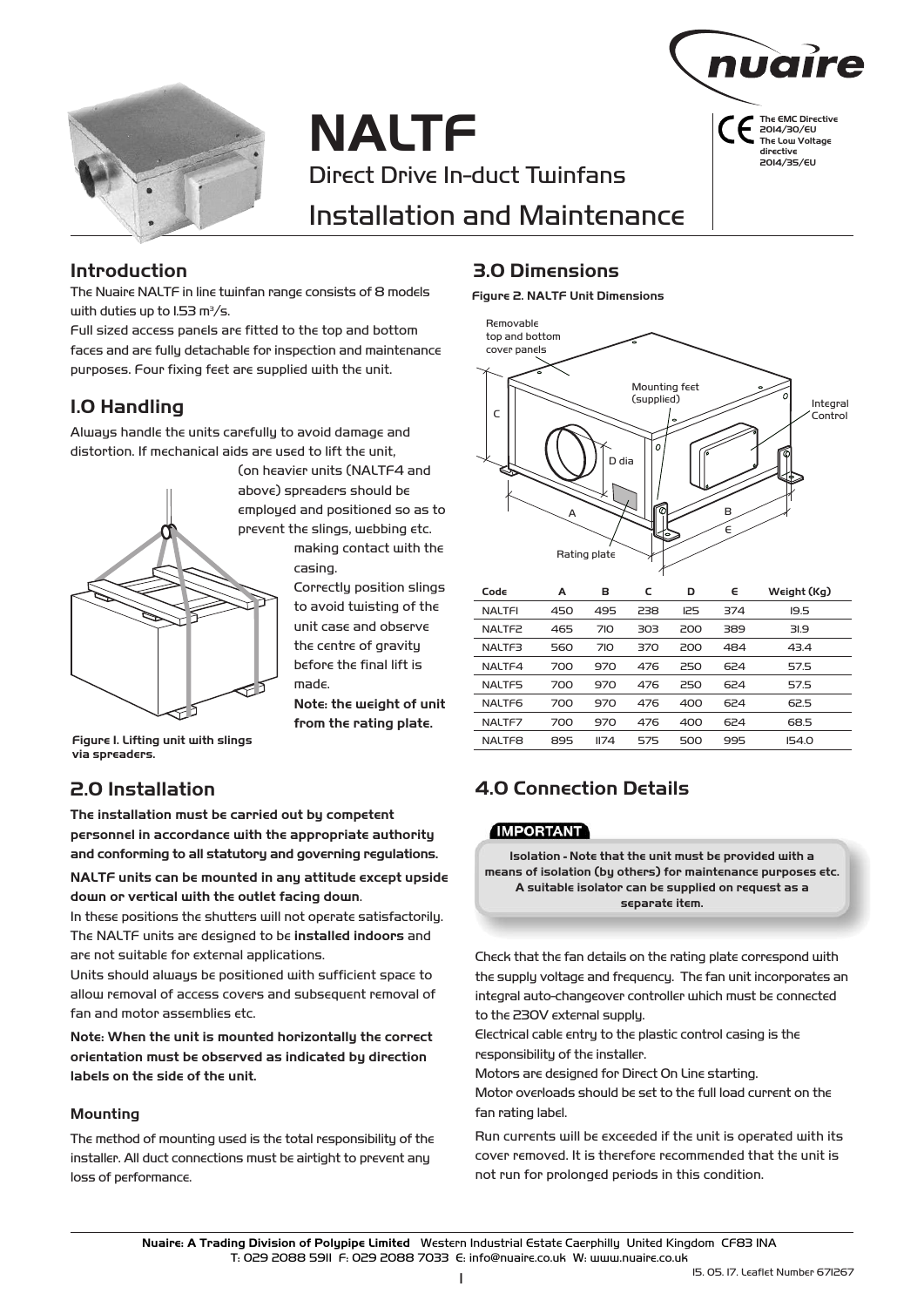### **Control**

The fan unit incorporates an integral auto-changeover controller which provides 6 hour duty shared operation and automatic selection of the standby fan should the duty fan fail.

Fault indication to a remote fail indicator (supplied) is provided via volt free contacts of a relay.

Note: the relay is energised when no fault is present.

The integral run-on timer allows the fan to run-on for a pre-determined time after the initial source (eg. coupled light switch) has been switched off. The run-on period is adjustable between 1 and 60 minutes.

#### **Ancillaries**

A remote fail indicator (code NAL-RFI) is supplied with the fan.

A range of stepless speed controls is available to match the NALTF units.

**All controls are supplied with full installation and operating instructions.**

#### **5.0 Electrical Details IMPORTANT**

**Isolation - Before commencing work, electrically isolate the fan unit and /or the associated speed control, if fitted, from the mains supply.**

Because the run and start currents depend upon the duty and associated duct work of an individual unit, the values quoted in the table are nominal.

Run currents will be exceeded if the unit is operated with its cover removed.

It is therefore recommended that the unit is not run for prolonged periods in this condition.

## **Electrical Wiring**



Fault indicating voltage free contacts. **Note: relay is energised if no fault is present i.e. COM - N O is connected if there is no fault. Note: It is the responsibility of the installer to provide a suitable switchable local isolator for maintenance purposes etc.**

**Note: The fan will only operate when a 230V mains signal is present at the SL terminal.** When the SL signal is switched off the fan will continue to run for a preset period (1 - 60 mins). Adjust the overrun time at the pot marked 'SL Runon'. All mains connections (including SL) must be fed via a local, appropriately rated isolator (by others).

### **Motor Electrical Information**

**Single Phase (230V) ONLY**

| Unit<br>Code       | Speed<br>rpm     | Input<br>power (kW) | flc<br>(A) | SC<br>(A)                |
|--------------------|------------------|---------------------|------------|--------------------------|
| <b>NALTFI</b>      | 2040             | 0.085               | 0.74       | $\mathsf{I} \mathcal{A}$ |
| NALTF <sub>2</sub> | 1320             | 0.093               | 0.68       | 1.5                      |
| NALTF3             | 1320             | 0.23                | L83        | 4.6                      |
| NALTF4             | II40             | 0.375               | 2.13       | 5.5                      |
| NALTF5             | II40             | 0.375               | 2.13       | 5.5                      |
| NALTF <sub>6</sub> | II <sub>04</sub> | 0.65                | 3.63       | 8                        |
| NALTF7             | II7O             | <b>I.O6</b>         | 5.02       | 18                       |
| NALTF <sub>8</sub> | 960              | 1.65                | 7.3        | 50                       |

#### **Electrical Note**

(See electrical wiring diagrams below. If a electronic speed control has been supplied, wire the control to the fan unit and also to the mains supply.

#### **Basic Fan Wiring Diagram Fan connected to Speed Control**



**Note: It is the responsibility of the installer to provide a suitable switchable local isolator for maintenance purposes etc.**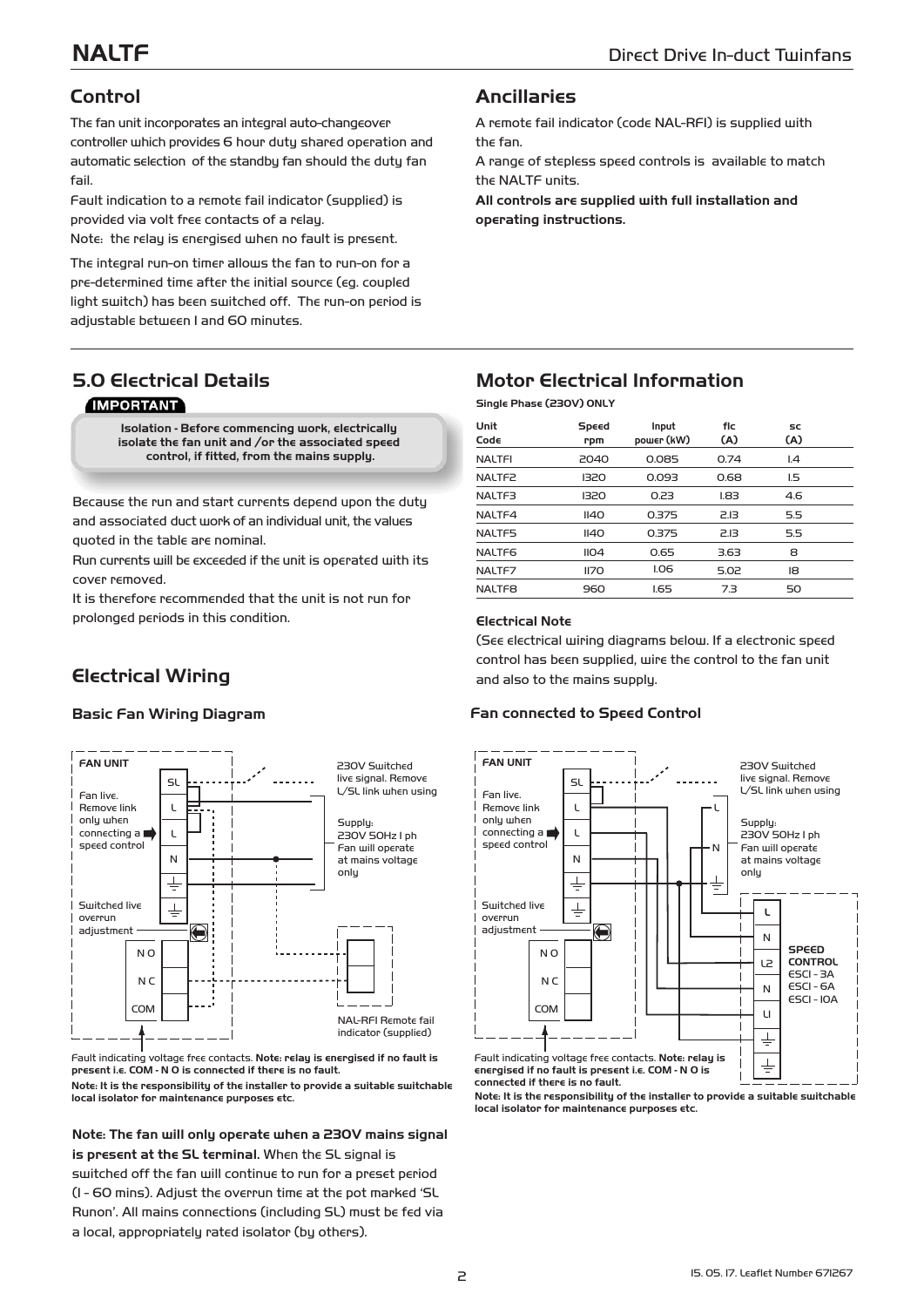#### **6.0 Maintenance**

#### **IMPORTANT**

**Isolation - Before commencing work, electrically isolate the fan unit and /or the associated speed control, if fitted, from the mains supply.**

#### **Maintenance Intervals**

The first maintenance should be carried out three months after commissioning and thereafter at twelve monthly intervals. These intervals may need to be shortened if the the unit is operating in adverse environmental conditions, or in heavily polluted air.

#### **Lubrication**

Motors are fitted with sealed for life bearings and therefore require no further lubrication.

### **General Cleaning and Inspection**

Clean and inspect the exterior of the twin fan unit and associated controls etc. Remove the access panel from the unit, inspect and if necessary, clean the fan and motor assemblies and the the interior of the case.

If the unit is heavily soiled it may be more convenient to remove the fan/motor assemblies.

Check that the shutters are free to move smoothly and that they seal the appropriate fan outlet effectively.

Clean and inspect each fan and motor assembly as follows; taking care not to damage, distort or disturb the balance of the impeller.

- **a) Lightly brush away dirt and dust, paying particular particular attention to any build up at the motor ventilating slots. If necessary, carefully remove with a scraper.**
- **b) Stubborn dirt at the impeller may be carefully removed with a stiff nylon brush.**
- **c) Check all parts for security and general condition. Check that the impeller rotates freely.**

Refit the assemblies to the unit (see replacement parts) then replace the access covers. If speed controls or remote indicators are fitted, remove the covers and carefully clean out the interiors as necessary. Check for damage.

Check security of components. Refit the access covers.

#### **7.0 Replacement of Parts**

The only item of the fan unit likely to require replacement is the fan/motor assembly due to a failed motor or damaged impeller. In either eventuality the complete fan/motor assembly must be removed from the unit case. **Note: Before commencing work, electrically isolate the fan unit and /or the associated speed control, if fitted, from the mains supply.**

Remove the access cover. Unplug the motor connection from the underside of the built in control module. Support the weight of the fan/motor assembly and remove the mounting screws and washers. Lift the assembly out of the case. After replacing the faulty item, refit the fan/motor assembly and reconnected the incoming wiring to the fan mounted connection box. Replace the access cover.

When ordering spares please quote the serial number of the unit which can be found on the identification plate on the side of the unit casing.

### 8.0 Warranty

The unit has a one year warranty. The warranty starts from the date of delivery and covers faulty materials or workmanship and includes parts and labour. The labour element is subject to full, free and safe access to the equipment as recommended by the CDM regulations.

This warranty is void if the equipment is modified without authorisation, is incorrectly applied, misused, disassembled, or not installed, commissioned and maintained in accordance with the details contained in this manual and general good practice.

The product warranty applies to the UK mainland and in accordance with Clause 14 of our Conditions of Sale. Customers purchasing from outside of the UK should contact Nuaire International Sales office for further details.

#### 9.0 After Sales Enquiries

For technical assistance or further product information, please contact the After Sales Department.

### **Telephone 02920 858 400**

Technical or commercial considerations may, from time to time, make it necessary to alter the design, performance and dimensions of equipment and the right is reserved to make such changes without prior notice.